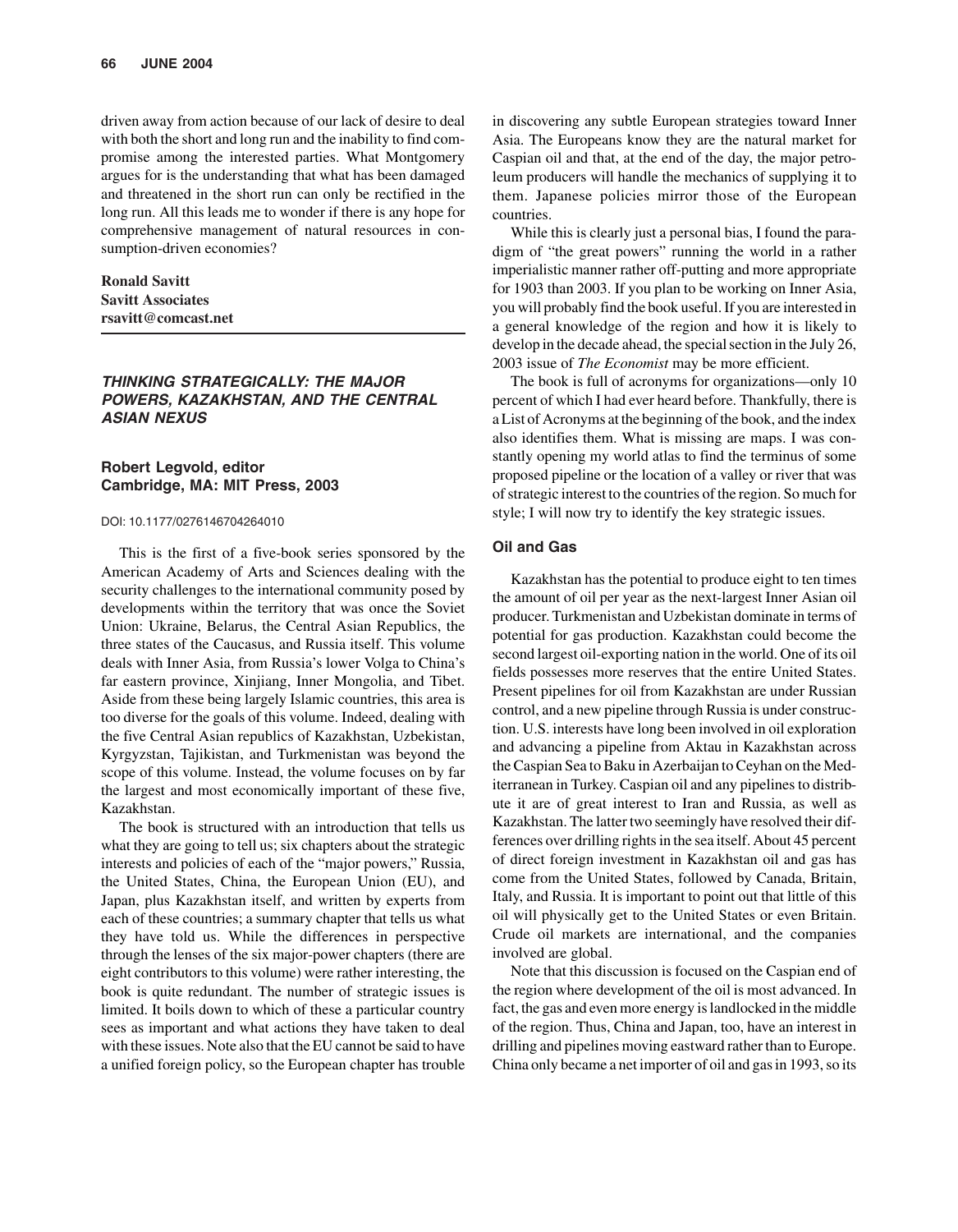interest in developing energy from the region lagged that of the West.

### *Security*

A major part of the Soviet nuclear arsenal testing was done in Kazakhstan. The first order of business for the United States and Russia was to get control of these weapons and their accruements. This has been accomplished to the satisfaction of all parties. Activities at the large Russian space center in Kazakhstan have largely been relocated into Russia itself.

What remains is the problem of security for these Inner Asian republics. Russia would like to have some control over Kazak policies, but neither side sees the other as a major military threat. Indeed, Russia would be content to have the Islamic threat handled by Kazakhstan and not leak over the border. In fact, Russia and the republics have a Collective Security Treaty and have actually held a joint military exercise. The hard-line Nazarbaev regime is supported by both Russia and China as an effective force to control religious extremism. The basis for these mutual security agreements is a series of agreements among the "Shanghai Five": China, Russia, Kazakhstan, Kyrgyzstan, and Tajikistan. Uzbekistan joined at a later date. These agreements began in 1996 and have led to a reduction in military forces and border forces in particular. Perhaps more important, they established cooperative procedures for stopping drug trafficking, weapons trades, and other cross-border crime. These agreements could easily develop into an Asian NATO that would, with Chinese involvement, have military power greater than the Soviet Union ever had. It is interesting to note that such a development would leave the Middle East pinched in the middle between major military blocks in Europe and Asia. Thus, Inner Asian development has a direct bearing on strategies toward the Middle East.

From a U.S. perspective, Uzbekistan took center stage away from Kazakhstan with the war in Afghanistan. With the need for military bases in this part of Asia, the United States bought a closer relationship with Uzbekistan without a clear appreciation that it may be dragged into regional problems that were really not of importance to the Department of Defense. The Uzbeks welcomed this U.S. interest because it provided not only aid but a potential lever against pressures from Russia and its neighbors. Note that this relationship creates a tension between U.S. involvement and the Shanghai Five agreements.

The Chinese coined their security concern in the area as "the three forces," national separatism, religious extremism, and international terrorism. There are many middle ages tribal or ethnic groups that still retain some nationalistic feelings—Kazakhs, Kyrgyzs, and Uighurs being the most numerous and all seemingly related at some point in the past with Turks. All are Muslim, so there are a number of permutations for ethnic, religious, and national conflict. These conflicts appear to be most serious in the Ferghana Valley, where Uzbekistan, Kyrgyzstan, and Tajikistan meet, and in Zinjiang, the western province of China. Mongolia presents a lesser problem for China, while Inner Mongolia and Tibet are far enough way from the Central Asian republics to be outside the scope of this volume.

Islamic extremist movements are active in Uzbekistan, Tajikistan, Kazakhstan, and China. In Zinjiang, the Islamic extremists call themselves "The East Turkestan Islamic Movement." This name can be traced back to the 1930s when Britain and Nationalist China were involved in the region. The nationalists lost power when the communists took over in 1949. Osama bin Laden's organization is said to be currently active in this region.

# *Trade and Globalization*

After the collapse of the Soviet Union, trade between Russia and the countries of Inner Asia collapsed as well to about 10 percent of previous levels. Trade with Kazakhstan was on the high side of this collapse, about 17 percent. Still, Kazakhstan trade with Russian is manyfold greater than that with any other of its neighbors and exceeds the former's trade with the EU, Asia, or North America. In contrast, China's trade with the region, particularly Kazakhstan, as burgeoned since 1999. Not surprisingly, Japanese interest in these countries has been focused on trade agreements, largely unsuccessful, that mirror the "Japanese model" of close cooperation between government and a few major conglomerate corporations—as contrasted with more open global-market competition. Kazak policies, in particular, appear to embrace an open, global economy.

### *Drug Trafficking*

During the period of Taliban control of Afghanistan, 120 tons of heroin equivalent passed through Central Asia each year. With the return of major opium production in that country, the volume will be even greater. This amount supplies at least half of the heroin consumed in Western Europe. As a result, European involvement in these countries has been directed at addressing social and other causes of the growth of criminality through the support of nation building. A part of these efforts has been directed by the European Bank of Reconstruction and Development toward helping build surface transportation infrastructure along the route of the old "Silk Road."

### *Émigrés*

While perhaps not a high priority problem to countries in the West, Russia, China, and the Central Asian republics do have a problem with scattered peoples. The number and political and economic power of Russians in Kazakhstan was substantial. Since 1992, there has been a stream of Russians leaving the country, never less than one hundred thousand per